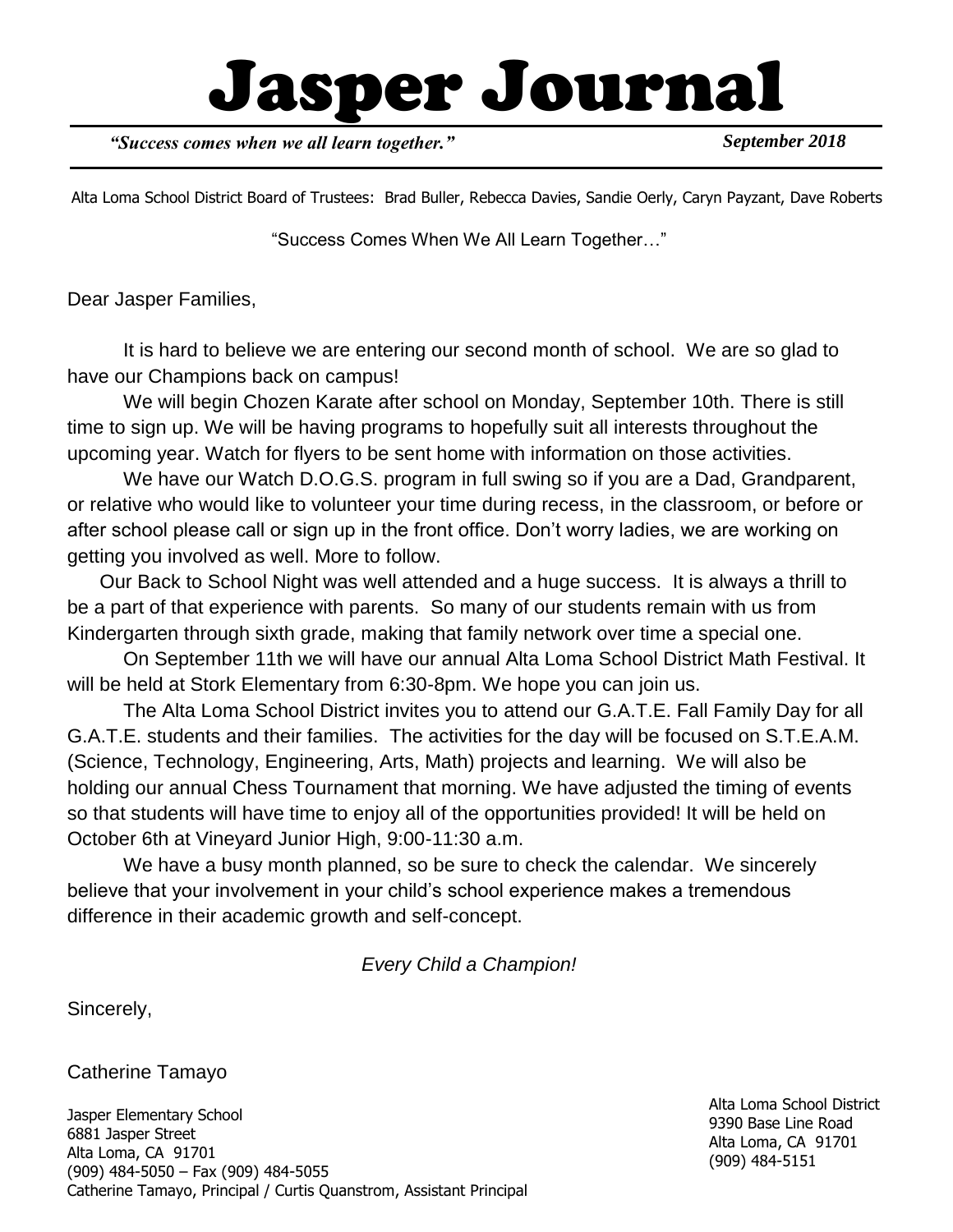### **September**

#### 9/3 **Labor Day Holiday- No School**

- 9/4 1:30 Fire Drill
- 9/5 Modified day, 1:00 dismissal for grades 1-6 FJL (Friends of the Jasper Library) during lunch 1:00-3:00 Purple Easel

6:00 PM ALSD Board Meeting

- 9/6 6:00-7:30 PM Ice Cream Social-Family Fun Night
- 9/7 8:00 Champion Assembly 8:30 Room Parent Meeting 11:00 Kindergarten Champion Assembly
- 9/10 Student Council Campaign begins 2:30-3:30 Chozen Karate begins
- 9/11 Vision & Hearing Screening 6:30-8:30 Math Festival at Stork Elementary School
- 9/12 Modified day, 1:00 dismissal for grades 1-6 7:15 AM Dynamic Dads-Donuts 10:10 Reverse Evacuation Drill Student Store During lunch 1:00-2:00 Reflections workshop 1:00-2:30 Yearbook Meeting
- 9/14 8:00 Champion/Constitution Assembly 8:30 Student Council Speeches 11:00 Kindergarten Champion Assembly
- 9/17 1:20 Step it Up Assembly 2:30-3:30 Chozen Karate
- 9/18 6:30-8:00 Math Festival at Banyan
- 9/19 Modified day, 1:00 dismissal for grades 1-6 12:30-4:00 iFly GATE Day 1:00-2:00 Reflections Workshop 5:00-9:00 PM Dine-Out Chick-Fil-A 6:00 PM ALSD Board Meeting
- 9/21 8:00 Champion 11:00 Kindergarten Champion Assembly PTA Membership Drive ends
- 9/24 2:30-3:30 Chozen Karate
- 9/26 Modified day, 1:00 dismissal for grades 1-6
- 9/28 8:00 Champion Assembly 11:00 Kindergarten Assembly 5<sup>th</sup> Grade STATS

### **From The Office**

#### ؙ **A Big Thank You to all of our Jasper Champions!**

The office staff would like to thank each and every one of you for filling out your online verification forms. Jasper was the only school with 100% completion and it was because of all of you! Jasper has the best parents and students. THANK YOU!

#### **Alta Loma School District App**

Download **the official Alta Loma School District app** today for access to your school's news, calendars, push notifications and much more! Available on the App Store or Google Play (Don't worry, it's free.)

#### **Labor Day Holiday**

No School Monday, September 3

#### **Don't Forget!**

**Every Wednesday** will be a

Modified day for children in grades 1-6. Dismissal time will be at 1:00 p.m. Please let your child care provider know.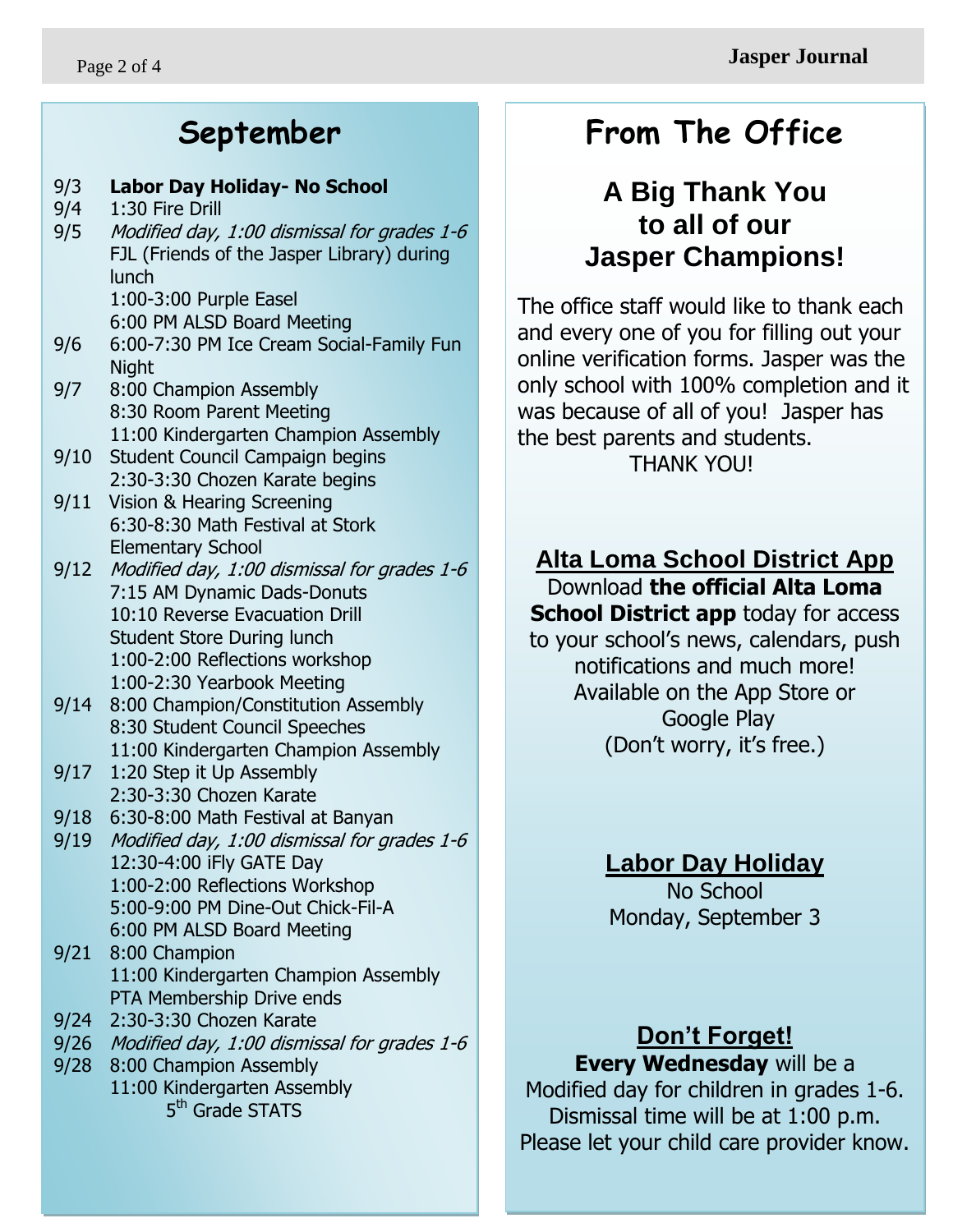# **G.A.T.E. Fall Family Day**

The Alta Loma School District invites you to attend our G.A.T.E. Fall Family Day for all G.A.T.E. students and their families. The activities for the day will be focused on S.T.E.A.M. (Science, Technology, Engineering, Arts, Math) projects and learning. We will also be holding our annual Chess Tournament that morning. We have adjusted the timing of events so that students will have time to enjoy all of the opportunities provided!

When: October 6, 2018 Where: Vineyard Junior High School Time: 9:00-11:30 a.m.

Please see your G.A.T.E. Coordinator to sign up for the Chess Tournament.

Come out and join the fun!



Make-Up Picture Day October 11

# **6 th Grade Camp**

 Tuesday, October 23 **--** Friday, October 26



# **Student Release Policy**

Our District policy requires that anyone picking up a student who is not named on the emergency card, must be sanctioned in writing. We formerly accepted verbal permission by phone, but that is no longer the case. Written permission may be in the form of email or fax, then the identified person should be added to the emergency card as soon as possible. The more names listed on the emergency card the better, in the event of an emergency evacuation.

Additionally, if someone other than the parent/guardian picks up the student **during the school day**, a written notification must be provided, even if the individual is listed on the emergency card. This is merely a secondary measure to ensure that our students arrive safely into the right hands.

We take these measures to ensure the safety of your children. Please understand that if we ask for identification, we are only trying to verify that your child leaves our school with an adult who is authorized to take your child off campus.

Thank you for your understanding as well as your cooperation.